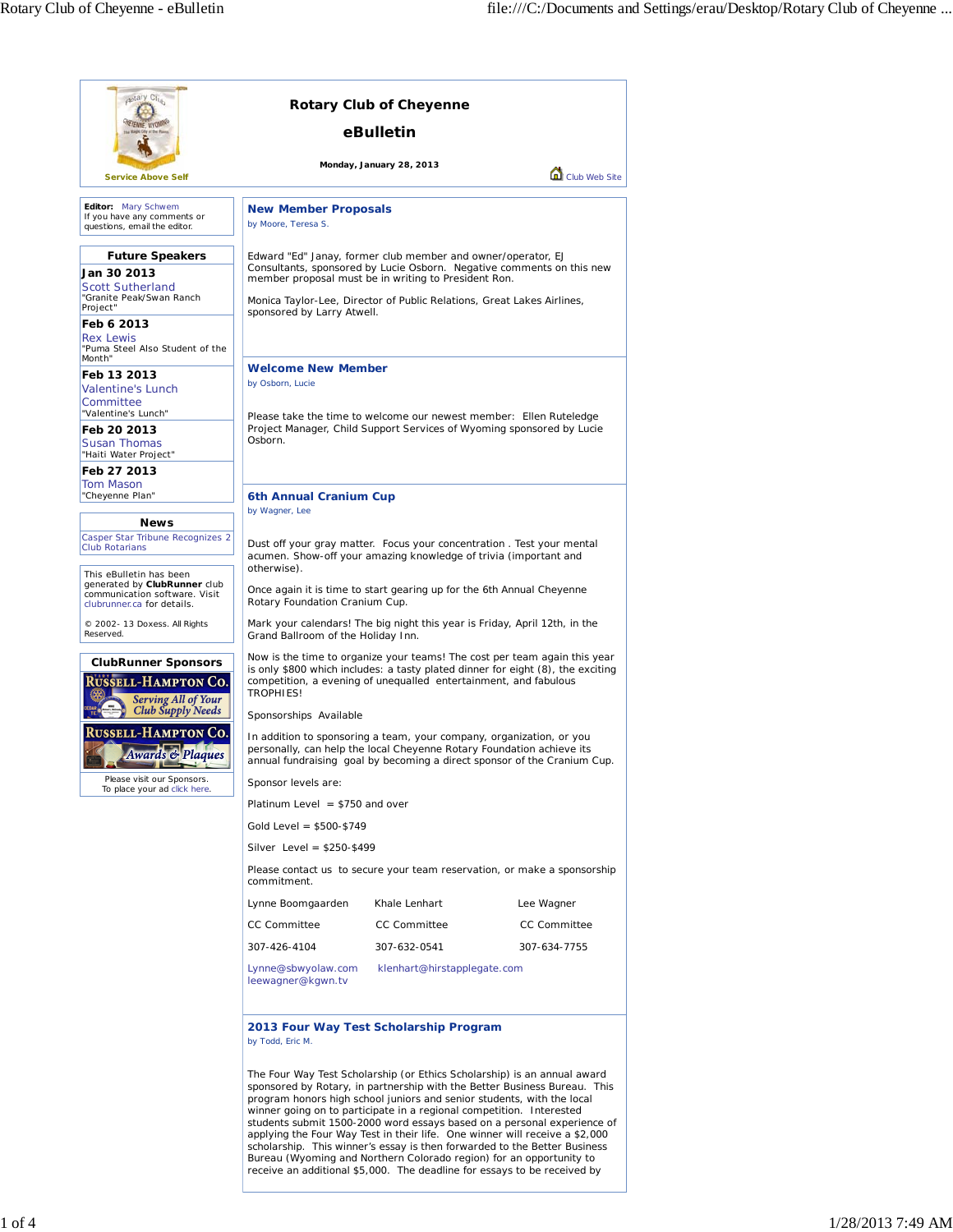Eric Todd is February 18, ,2013. For more information, contact Eric at 638-1866 or by e- mail at etodd@q.com .

**Welcome New Member** *by Miller, Anne E.*

Please take time to welcome our newest member, Dirk Miller, Assistant Chief of Fisheries, Wyoming Game and Fish, sponsored by Anne Miller.

## **Rotary Leadership Institute**

*by Schwem, Mary*

Rotary Leadership Institute (RLI) is designed to improve knowledge of Rotary International and to develop leadership skills of future club leaders. While club presidents need to complete these courses, RLI provides valuable information to Board members, program chairs, and committee chairs. While RLI is designed for future club leaders, it also provides a great learning experience for members who want to learn more about Rotary and meet other Rotarians outside of their local club. It is an excellent opportunity to share ideas and club experiences. RLI is composed of three courses that must be attended in order. Topics covered include: A Look Outside the Club, Introduction to Leadership, Creating Service Projects, Problem Solving, Effective Communications, International Service and Motivating and Effecting Change. George McIlvaine, currently an RLI trainer, believes that "if people can learn about Rotary, they will embrace Rotary. This will make themselves and Rotary better."

Ron Hammel, a 25 year member of our club and President for 2012-13, chose to attend RLI after seeing the enthusiasm expressed by the graduates with whom he spoke at the District Conference in Casper last year. He asked me to write about RLI in the COG to encourage others to have the same experience. He said, "even though I have been a Rotarian for 25 years, I learned a lot about Rotary programs that I wasn't aware of and things that had changed over the years. I am now more prepared to help with programs in the club and hopefully will be a better Rotarian."

Jean Martinez also has attended RLI. Her reasons for attending included a "need to have a better understanding of how Rotary works-at the District and international levels. I felt lost when district grants were funded and how it was determined which club would receive them." After attending the she reports, "I feel more informed but also, I have a better understanding of who is where in the District and who they are. It does not mean I am well-recognized by others or that I have tremendous knowledge about Rotary. I just feel more comfortable knowing more about Rotary on a whole and knowing others who share the Rotary vision." She said she "would encourage others to attend the trainings because it will just make a more informed member and the opportunities to talk to other members from other clubs helps expand the definition of "club". You feel connected to other members from other clubs.

 If you are interested in attending the RLI training and learning more about your Club, District and Rotary International, you may find the schedule at the District Website: http://rotary5440.org/. When attending, our members frequently carpool with a group either attending or teaching the session. Reimbursement for the \$40.00 fee is available through the club.

## **Cranium Cup Date Set**

*by Schwem, Mary*

The annual Cranium Cup will be held on April 12. It's not too early to scout out those trivia pros who could be the winning asset to your team!

## **Have You Considered a Recurring Gift to the Rotary Foundation?**

*by Schwem, Mary*

One of the ways we can give to the Rotary Foundation is through recurring giving. Registration is easy. You choose the amount and it can be automatically charged to your credit card monthly or quarterly however<br>you prefer. Follow the instructions through the link:<br>http://www.rotary.org/contribute. You'll be glad you did.

**Please Report Make-Up Meetings on the Back of the Attendance Card** *by Moore, Teresa S.*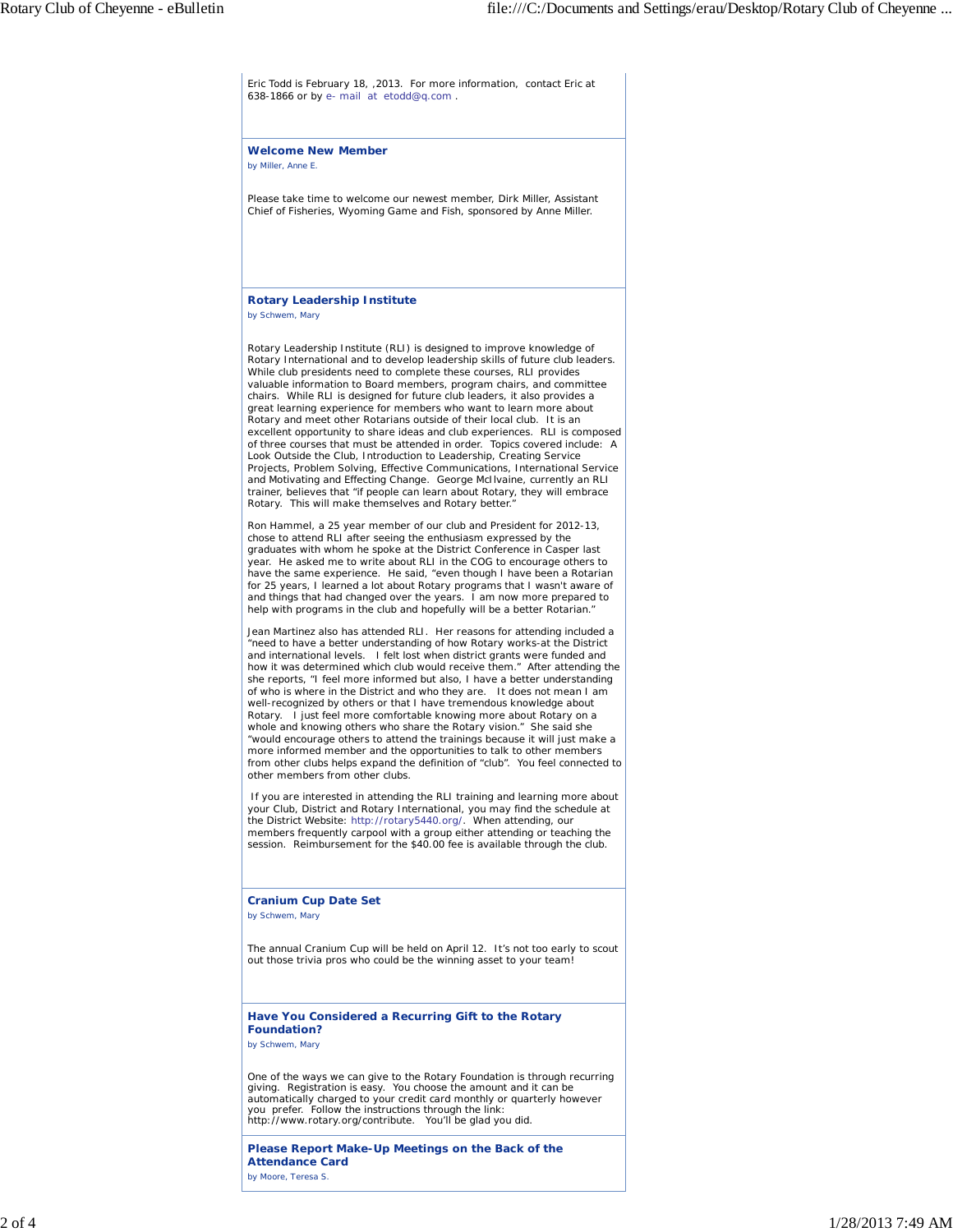If you attend another Club's meeting, a committee meeting or participate in<br>any club sponsored activity, please be sure to note it on the back of the<br>attendance card. You just need the activity, your name and the date. By<br>

| 2012-13 Club Directors and Committee Chairs<br>by Schwem, Mary                                                                                                                                                           |                                                                                                                                                                                                                                                                                                                                          |  |
|--------------------------------------------------------------------------------------------------------------------------------------------------------------------------------------------------------------------------|------------------------------------------------------------------------------------------------------------------------------------------------------------------------------------------------------------------------------------------------------------------------------------------------------------------------------------------|--|
| Club Service/Meetings - Sabrina Lane                                                                                                                                                                                     | Club Service/Public Relations - Kim<br>Withers                                                                                                                                                                                                                                                                                           |  |
| Programs - Brittany Ashby<br>Inspiration - Janet Lewis<br>Music- Sylvia Hackl<br>Valentine's Day Lunch - Darcee Snider<br>Historian - Dave Foreman<br><b>Banners - Jeannie Martinez</b><br>By-Laws - Scott Meier         | National Honor Society Insert -<br>Amanda Esch<br>Media/Photographer - Katharine<br>Kunz-Wilkinson<br>Website - Mary Schwem<br>COG - Mary Schwem<br>Club Directory - Tim Ellis, Mick<br>Finnegan, Ed Wallace<br>We Care - Mary Carroll<br>Facebook - Brittany Ashby<br>Radio & Print PSA's - David Bush<br>Television PSA's - Lee Wagner |  |
| Club Service/Activities - Randy Ford                                                                                                                                                                                     | New Generations/RYLA - Chris<br>Church                                                                                                                                                                                                                                                                                                   |  |
| Cranium Cup - Lee Wagner<br>New Projects - Bob Womack<br>Polio Plus - Mick Finnegan<br>Rotarian Spotlight - Harry LaBonde<br>Peaches - Derek Baker                                                                       | Highway Cleanup - Wayne<br>Johnson<br>RYLA - Lori Schoene<br>Young RYLA - Kellie Wright<br>LCCC Rotaract - Jerri Griego<br><b>Community Rotaract - George</b><br>McIIvaine / Darcee<br>Snider<br>Interact - Lori Milllin - Central<br>Sylvia Hackl - East<br>Chad Craig - South                                                          |  |
| Memebership/Vocational Service -                                                                                                                                                                                         | Community Service - Derek Baker                                                                                                                                                                                                                                                                                                          |  |
| Lori Millin<br>Rotary 101 Orientation - Bill Gentle (<br>Chair ), Lucie Osborn<br>New Member - James Bowers<br>Career Day - Katharine Wilkinson<br>Rotary Party - Lori Millin<br>Teacher of the Month - Jamie Markus     | St. Patrick's Day Lunch - Chris<br>McRady<br>Rural Appreciation - Phil Rosenlund<br>Discretionary Giving - Dave Cook<br>VA Santa Visit - Billie Addleman<br>Meals on Wheels - Rod Hartshorn                                                                                                                                              |  |
| <b>International Service - Ann Nelson</b>                                                                                                                                                                                | Community Service/Education -<br>Don Day                                                                                                                                                                                                                                                                                                 |  |
| <b>World Community Service - Brent</b><br>Lathrop<br>Rotary International Foundation -<br>Roger Schreiner<br>World Peace Fellow/Amb.<br>Scholarship - Lucie Osborn<br>Picnic - Chris McRady                              | <b>Student of the Month - Robyn Sims</b><br>National Honor Society - Donna<br>Beaman<br>Read to Me - Jamie Markus<br>Dictionaries - Brittany Ashby                                                                                                                                                                                       |  |
| New Generations/Youth - Anne Miller                                                                                                                                                                                      | <b>Nominating Committee</b>                                                                                                                                                                                                                                                                                                              |  |
| <b>Christmas Party - James Bowers</b><br>Four Way Test Scholarship - Eric Todd<br>Youth Exchange - Beth Van De Wege<br>Summer Youth Exchange - Beth Van<br>De Wege<br><b>Children's Christmas Party - Jarad</b><br>Black | Co-Chairs: Jim Applegate, Fred<br>Baggs                                                                                                                                                                                                                                                                                                  |  |